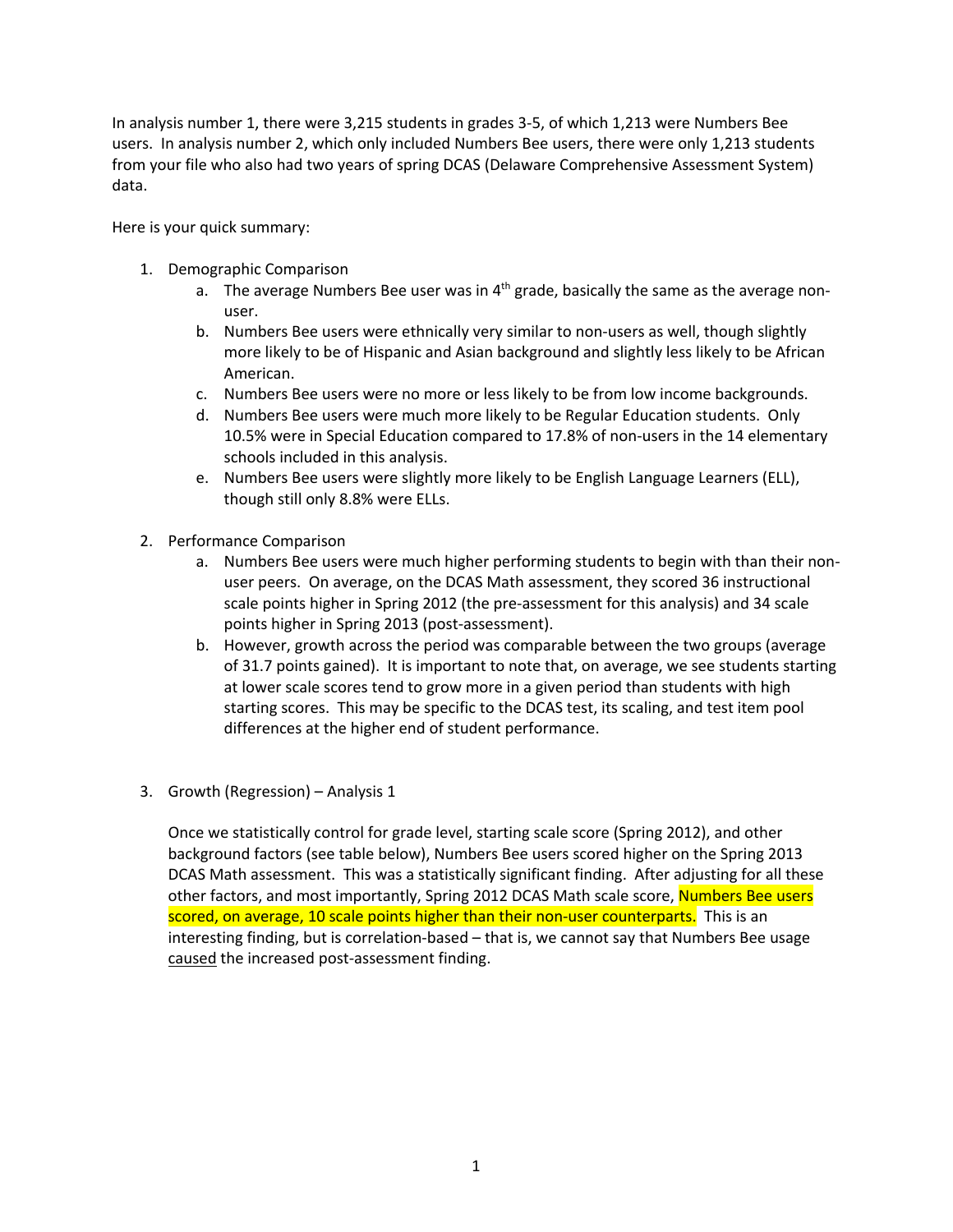| Coefficients <sup>a</sup> |                                     |           |                              |          |           |      |  |  |  |  |
|---------------------------|-------------------------------------|-----------|------------------------------|----------|-----------|------|--|--|--|--|
|                           | Unstandardized<br>Coefficients      |           | Standardized<br>Coefficients |          |           |      |  |  |  |  |
| Model                     |                                     | B         | Std. Error                   | Beta     | t         | Sig. |  |  |  |  |
| $\mathbf{1}$              | (Constant)                          | 241.598   | 6.226                        |          | 38.807    | .000 |  |  |  |  |
|                           | Grade_NUM                           | $-3.704$  | 1.050                        | $-.039$  | $-3.529$  | .000 |  |  |  |  |
|                           | Numbers Bee TAG                     | 10.629    | 1.616                        | .067     | 6.576     | .000 |  |  |  |  |
|                           | MATH_Instr_Scale_Score_High_SPR2012 | .713      | .010                         | .829     | 74.162    | .000 |  |  |  |  |
| $\overline{2}$            | (Constant)                          | 300.741   | 7.404                        |          | 40.621    | .000 |  |  |  |  |
|                           | Grade_NUM                           | .577      | 1.055                        | .006     | .547      | .584 |  |  |  |  |
|                           | <b>Numbers Bee TAG</b>              | 10.421    | 1.575                        | .066     | 6.615     | .000 |  |  |  |  |
|                           | MATH_Instr_Scale_Score_High_SPR2012 | .633      | .011                         | .735     | 57.683    | .000 |  |  |  |  |
|                           | African American                    | $-8.207$  | 1.652                        | $-.052$  | $-4.968$  | .000 |  |  |  |  |
|                           | SpecEd                              | $-23.499$ | 2.278                        | $-.108$  | $-10.315$ | .000 |  |  |  |  |
|                           | Low Income                          | $-15.942$ | 1.757                        | $-.095$  | $-9.072$  | .000 |  |  |  |  |
|                           | Gender_NUM                          | $-4.386$  | 1.508                        | $-0.028$ | $-2.908$  | .004 |  |  |  |  |
|                           | ELL recode                          | $-475$    | 3.228                        | $-.002$  | $-147$    | .883 |  |  |  |  |

a. Dependent Variable: INSTR\_SCALE\_MATH\_SPRING2013\_HIGH Highest Spring Math Instructional Scale Score (on either test 1 or 2)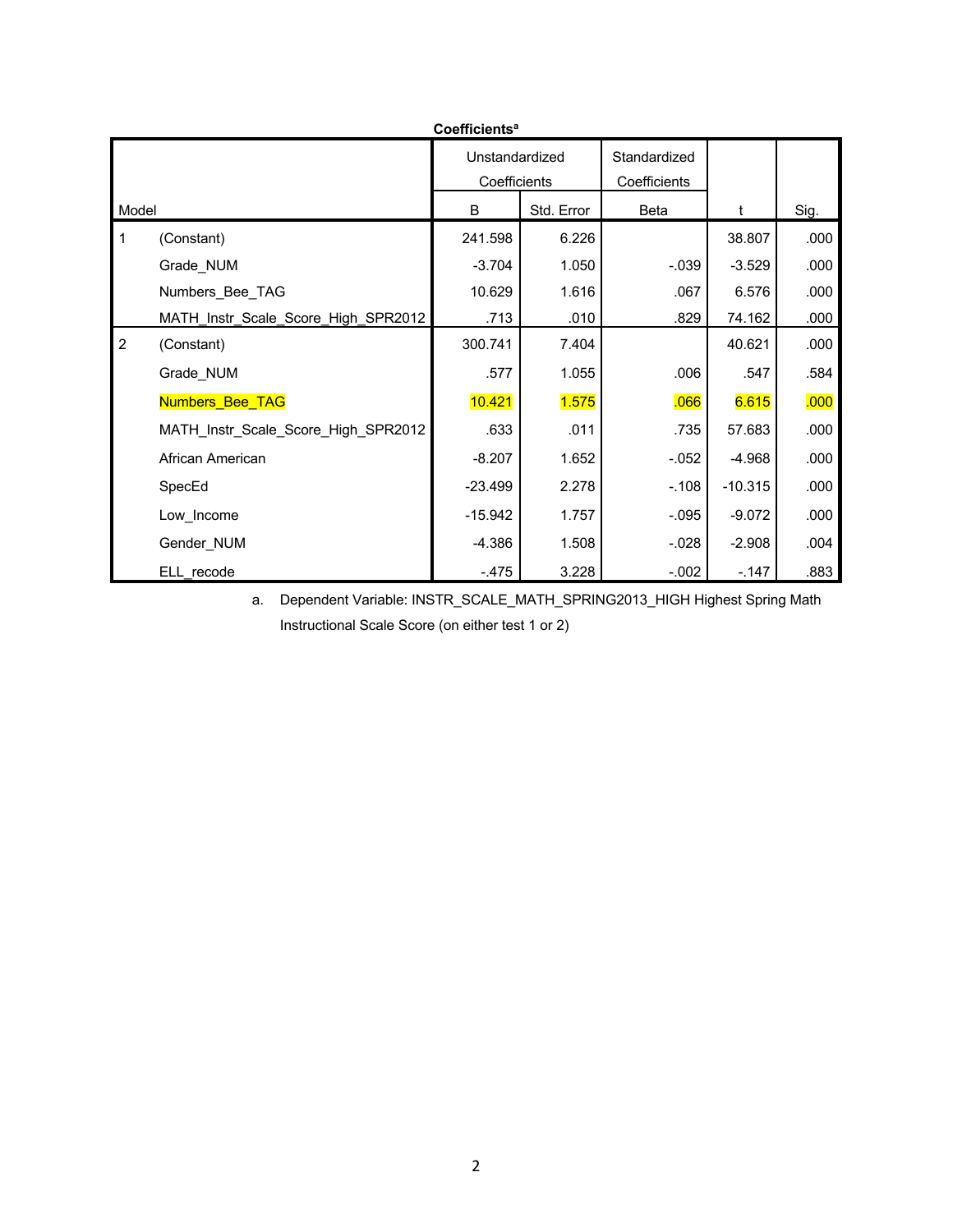4. Growth by Usage – Analysis 2

Lastly, I looked at Numbers Bee users only. That table is below. For users, I looked at Spring 2013 performance controlling for prior Spring DCAS performance, grade level, and the same student background factors. The key factor here is number of minutes playing the program. You'll see that the number of minutes played does appear to be positively related to post-assessment performance. For every 100 minutes playing the numbers Bee program, students appear to get an average 12.8 scale-point boost to Spring 2013 achievement.

| Coefficients <sup>a</sup> |                                     |                |            |              |          |      |  |  |  |  |
|---------------------------|-------------------------------------|----------------|------------|--------------|----------|------|--|--|--|--|
|                           |                                     | Unstandardized |            | Standardized |          |      |  |  |  |  |
|                           |                                     | Coefficients   |            | Coefficients |          |      |  |  |  |  |
| tModel                    |                                     | B              | Std. Error | Beta         | t        | Sig. |  |  |  |  |
| $\mathbf 1$               | (Constant)                          | 239.647        | 10.194     |              | 23.508   | .000 |  |  |  |  |
|                           | Grade_NUM                           | $-4.464$       | 1.806      | $-.042$      | $-2.472$ | .014 |  |  |  |  |
|                           | MATH_Instr_Scale_Score_High_SPR2012 | .729           | .015       | .840         | 47.893   | .000 |  |  |  |  |
|                           | MinutesPlayed Minutes Played        | .135           | .030       | .072         | 4.488    | .000 |  |  |  |  |
| $\overline{2}$            | (Constant)                          | 292.670        | 12.062     |              | 24.264   | .000 |  |  |  |  |
|                           | Grade_NUM                           | $-.261$        | 1.840      | $-.002$      | $-142$   | .887 |  |  |  |  |
|                           | MATH_Instr_Scale_Score_High_SPR2012 | .658           | .017       | .758         | 37.928   | .000 |  |  |  |  |
|                           | MinutesPlayed                       | .128           | .029       | .068         | 4.359    | .000 |  |  |  |  |
|                           | <b>Black</b>                        | $-11.672$      | 2.816      | $-.067$      | $-4.145$ | .000 |  |  |  |  |
|                           | SpecEd                              | $-18.766$      | 4.486      | $-067$       | $-4.184$ | .000 |  |  |  |  |
|                           | Low Income                          | $-14.771$      | 2.980      | $-082$       | $-4.956$ | .000 |  |  |  |  |
|                           | Gender_NUM                          | $-3.752$       | 2.537      | $-022$       | $-1.479$ | .139 |  |  |  |  |
|                           | ELL recode                          | $-8.365$       | 4.868      | $-0.028$     | $-1.718$ | .086 |  |  |  |  |

a. Dependent Variable: INSTR\_SCALE\_MATH\_SPRING2013\_HIGH Highest Spring Math Instructional Scale Score (on either test 1 or 2)

This would appear to be preliminarily encouraging news for you both. We can continue to look at results across this year to see if these initial findings hold up over time.